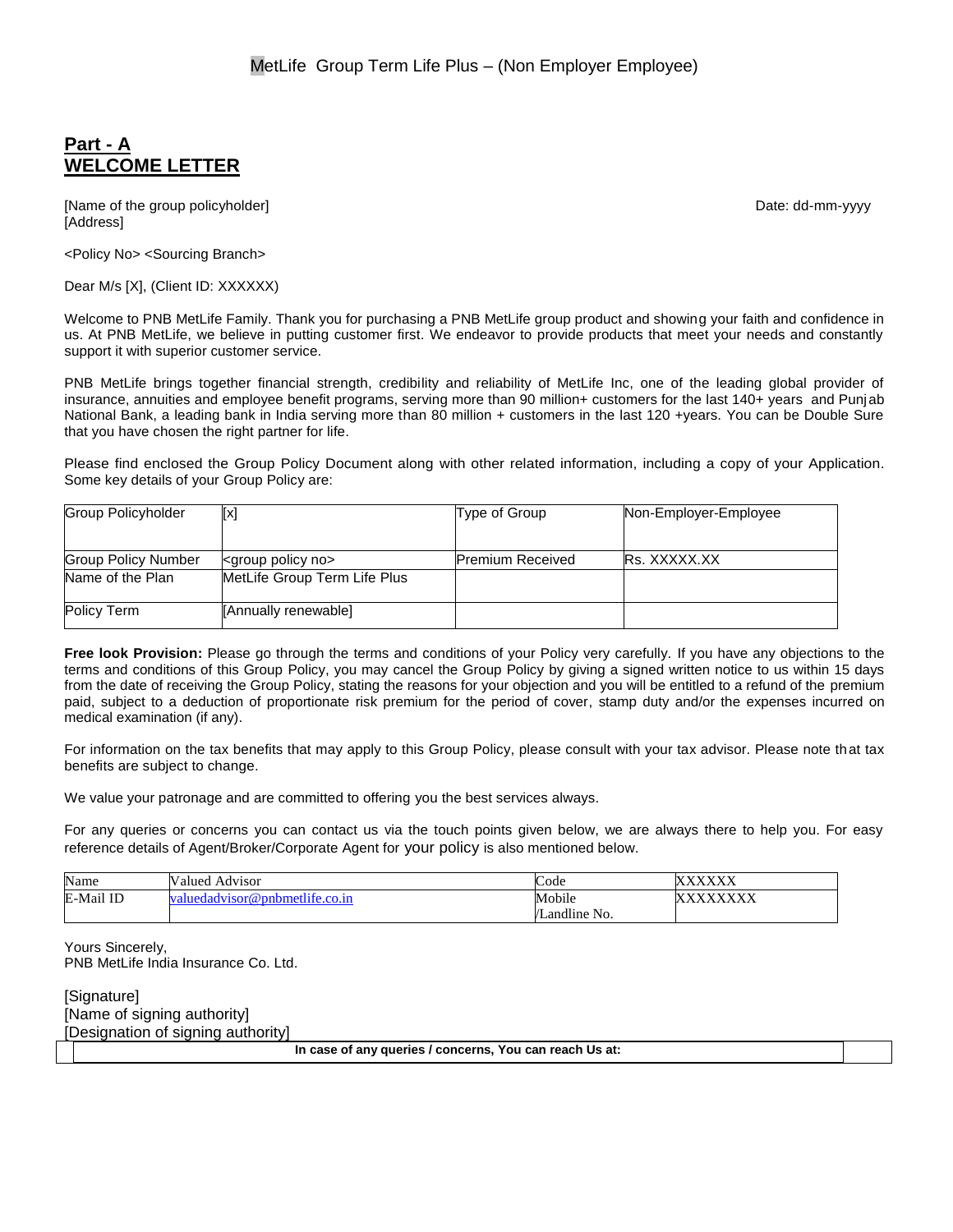# **Group Policy Preamble**

# **[MetLife Group Term Life Plus]**

This is a contract of group insurance between You and PNB MetLife India Insurance Company Limited. This contract of group insurance has been effected on receipt of the premium deposit and is based on the details in the Application received together with the other information, documentation and declarations received from You for effecting a life insurance contract on the lives of the persons named in the Group Policy Schedule below.

We agree to pay the benefits under this Group Policy on the occurrence of the insured event described in **Part C** of this Group Policy, subject to the terms and conditions of the Group Policy.

**On examination of the Group Policy, if You notice any mistake or error, please return the Policy document to Us in order that We may rectify the mistake/error.**

Signed by and on behalf of PNB MetLife India Insurance Company Limited

Authorized Signatory

## **Signed by and on behalf of**

### **PNB MetLife India Insurance Company Limited**

[Signature]

[Name of signing authority] [Designation of signing authority]

## **Policy Schedule**

| Name of the Plan   | [MetLife Group Term Life Plus]                       |
|--------------------|------------------------------------------------------|
| Nature of the Plan | [Non-linked, non-participating group insurance plan] |
| <b>UIN</b>         | [117N049V02]                                         |

| nr.                                       | $-$<br>'olıcv<br>. | Date of | <b>Issuing</b><br>100 L |  |
|-------------------------------------------|--------------------|---------|-------------------------|--|
| the contract of the contract of<br>number |                    | issue   | 00<br>,00<br>.          |  |

#### **1. Details of the Group Policyholder**

Name of the Group Policyholder

### **2. Group Policy Details**

| Date of Inception of the Group Policy |  |
|---------------------------------------|--|
| Annual Renewal Date                   |  |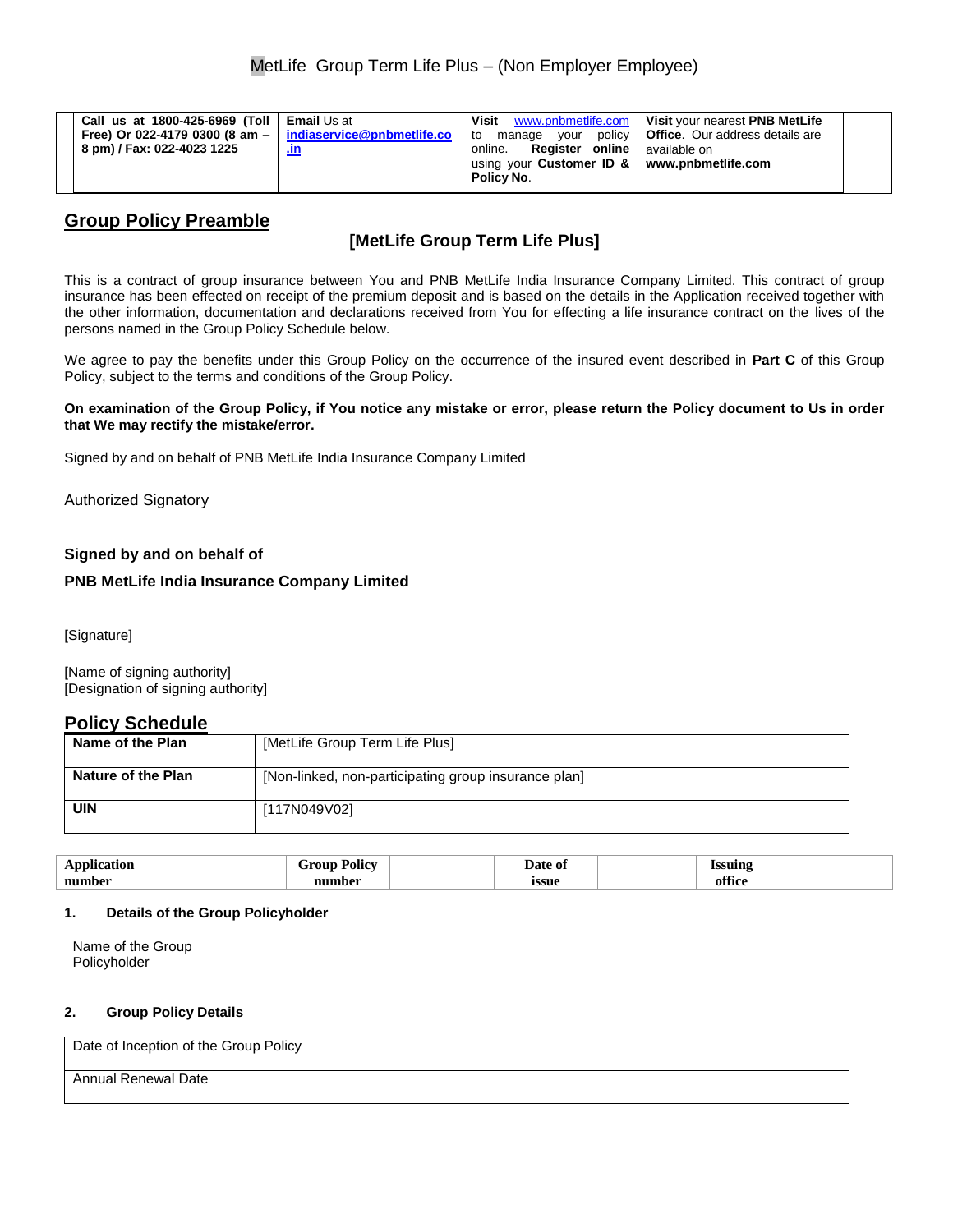| Group Policy Term                        | One year from the Date of Inception of the Group Policy                                                                       |
|------------------------------------------|-------------------------------------------------------------------------------------------------------------------------------|
| Riders Applicable                        |                                                                                                                               |
| Number of lives (at Date of Inception of |                                                                                                                               |
| Group Policy)                            |                                                                                                                               |
| <b>Initial Premiums</b>                  | Rs.                                                                                                                           |
| Received                                 |                                                                                                                               |
| Service Tax/cess*                        | Rs.                                                                                                                           |
| Total initial Premium received           | Rs.                                                                                                                           |
| Initial Coverage Amount per Member       | <sum assured="" coverage="" flat="" for=""><br/><sum assured="" category="" coverage="" each="" for="" graded=""></sum></sum> |
| Initial Total Coverage Amount            | Rs.                                                                                                                           |
| <b>Premium Due Dates</b>                 |                                                                                                                               |
| Definition of Insured Member             |                                                                                                                               |
| <b>Risk Ceasing Age</b>                  |                                                                                                                               |
| <b>Eligibility Criteria</b>              |                                                                                                                               |
| <b>Special Provisions</b>                | Waiting Period <applicable> / <not applicable=""></not></applicable>                                                          |

### **3. Coverage Structure**

| <b>Grade Description</b> | Base Plan |
|--------------------------|-----------|
| Member Cover             |           |

4. **Contribution: Premiums to be borne by** [PH / IM]

| Contribution | <b>Borne</b> | Grade<br>Name | Base Plan |
|--------------|--------------|---------------|-----------|
|              |              |               |           |
|              |              |               |           |
|              |              |               |           |

PH: Group Policyholder, IM: Insured Member

## **5. Details of Agent/Corporate Agent/Intermediary**

| Name                                |  |
|-------------------------------------|--|
| Appointment No. / License<br>number |  |
| Phone number                        |  |
| Address                             |  |
| Email address                       |  |

### **6. Premium Details**

| <b>Premium payment type</b>         | [Regular Premium] |
|-------------------------------------|-------------------|
| Premium amount<br>Service tax/cess* | Rs. <             |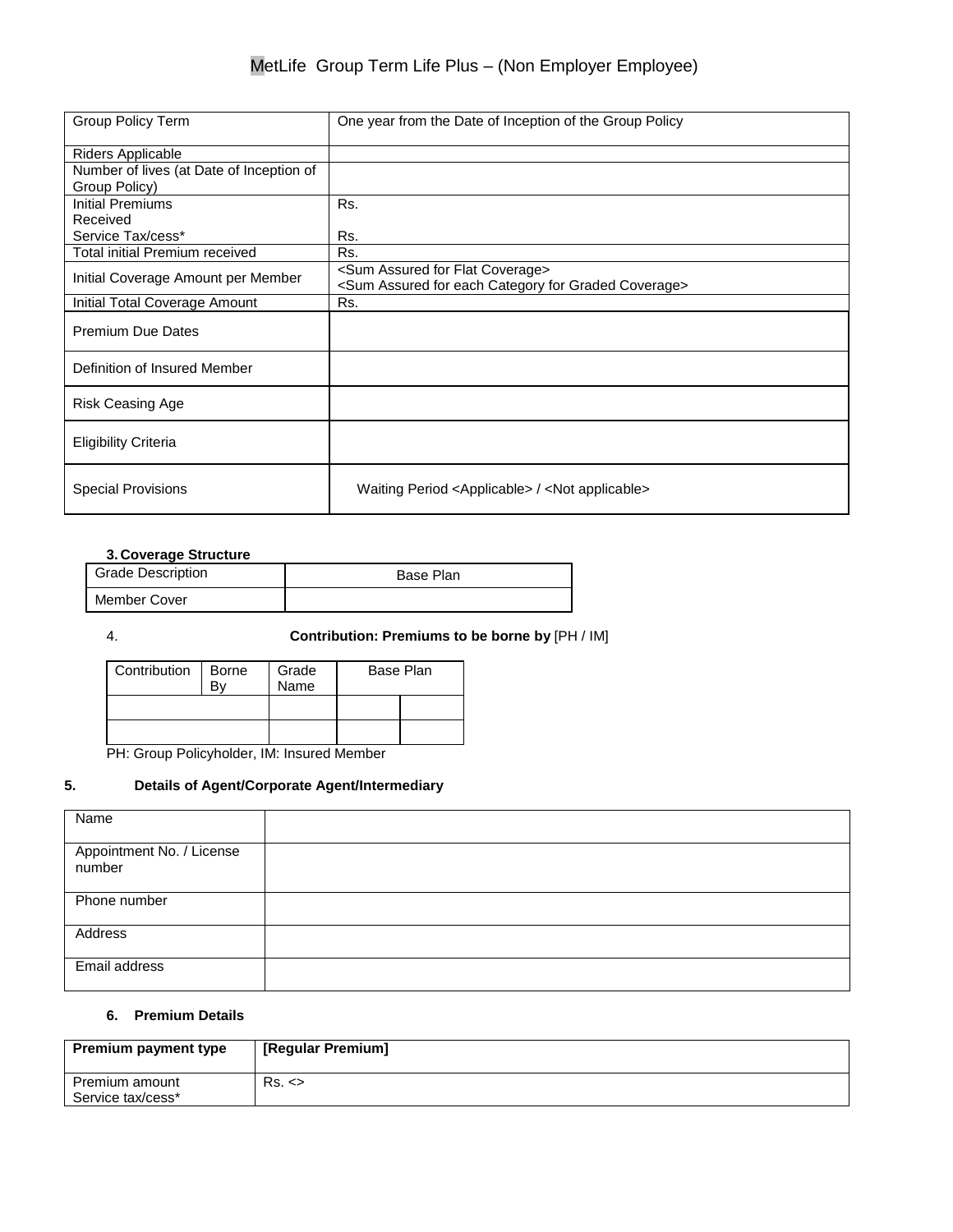| Total premium amount | De<br>- ∧s. <> |
|----------------------|----------------|

Premium amount paid by the **Group Policyholder** is inclusive of service tax and cess at prevailing rates. Premium amount is subject to change in case of any variance in the present rate of service tax or in the event of any new or additional tax/levy being made applicable/ imposed on the premium(s) competent authority. In case of any such variance in the present rate of service tax or cess or any new or additional tax/levy being imposed, the same shall be borne by the **Group Policyholder**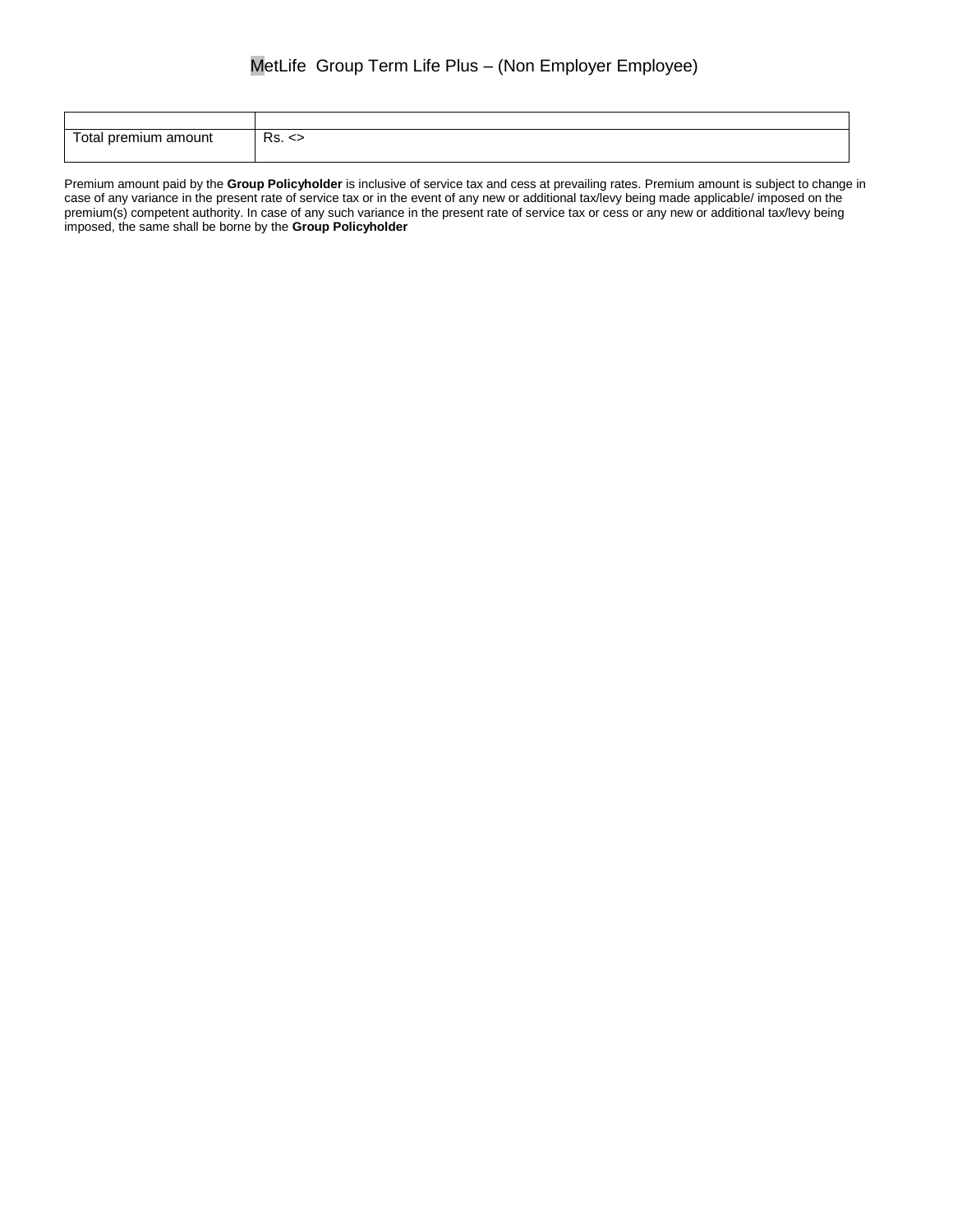# **PART- B**

The words or terms below that appear in this **Group Policy** in initial capitals and **bold** type will have the specific meaning given to them below. These defined words or terms will, where appropriate to the context, be read so that the singular includes the plural, and the masculine includes the feminine.

- **1. Accident** means a sudden, unforeseen and involuntary event caused by external, visible and violent means.
- **2. Age** means the age of the **Insured Member** as of last birthday.
- **3. Appointee** shall mean a person who is appointed by the **Insured Member** to receive the **Sum Assured** for and on behalf of the **Nominee**, if the **Nominee** is a minor on the date of the payment of the **Sum Assured** on the happening of the insured event.**.**
- **4. Authority** means the Insurance Regulatory and Development Authority of India **Annual Renewal Date** means the date on which the **Group Policy** is due for renewal as stated in the **Group Policy Schedule**.
- **5. Certificate of Insurance (COI)** means the certificate issued by **Us** to the **Insured Member**.
- **6. Date of Inception of the Group Policy** means the date on which this **Group Policy** is issued after **We** have accepted the risk under the **Application.** The **Date of Inception of the Group Policy** is shown in the **Schedule**.
- **7. Effective Date of Coverage** is same as the **Date of Inception of the Group Policy**
- **8. Eligible Member** means a person who meets and continues to meet all the eligibility criteria specified in the **Group Policy Schedule**.
- **9. Non Medical Insurance Limit** means the maximum amount of insurance coverage agreed to be provided to the **Insured Member** who submits a satisfactory Declaration of Good Health with **Us**.
- **10. Outstanding Loan Balance Amount** means the amount of the total outstanding loan amount which is payable by the **Insured Member** to **You** on the date of the **Insured Member's** death.
- **11. Group Policy** means this contract of insurance, as evidenced by the **Group Policy Document**.
- **12. Group Policy Schedule** means the policy schedule set out above that **We** have issued, along with any annexures, tables and/or endorsements, attached to it from time to time.
- **13. Insured Member** means an **Eligible Member** who is named as a person insured in the **Group Policy Schedule**.
- **14. Policy Document** means this **Group Policy**, any endorsements in this document issued by **Us**, the **Group Policy Schedule**, the **Application** and the **Annexure**.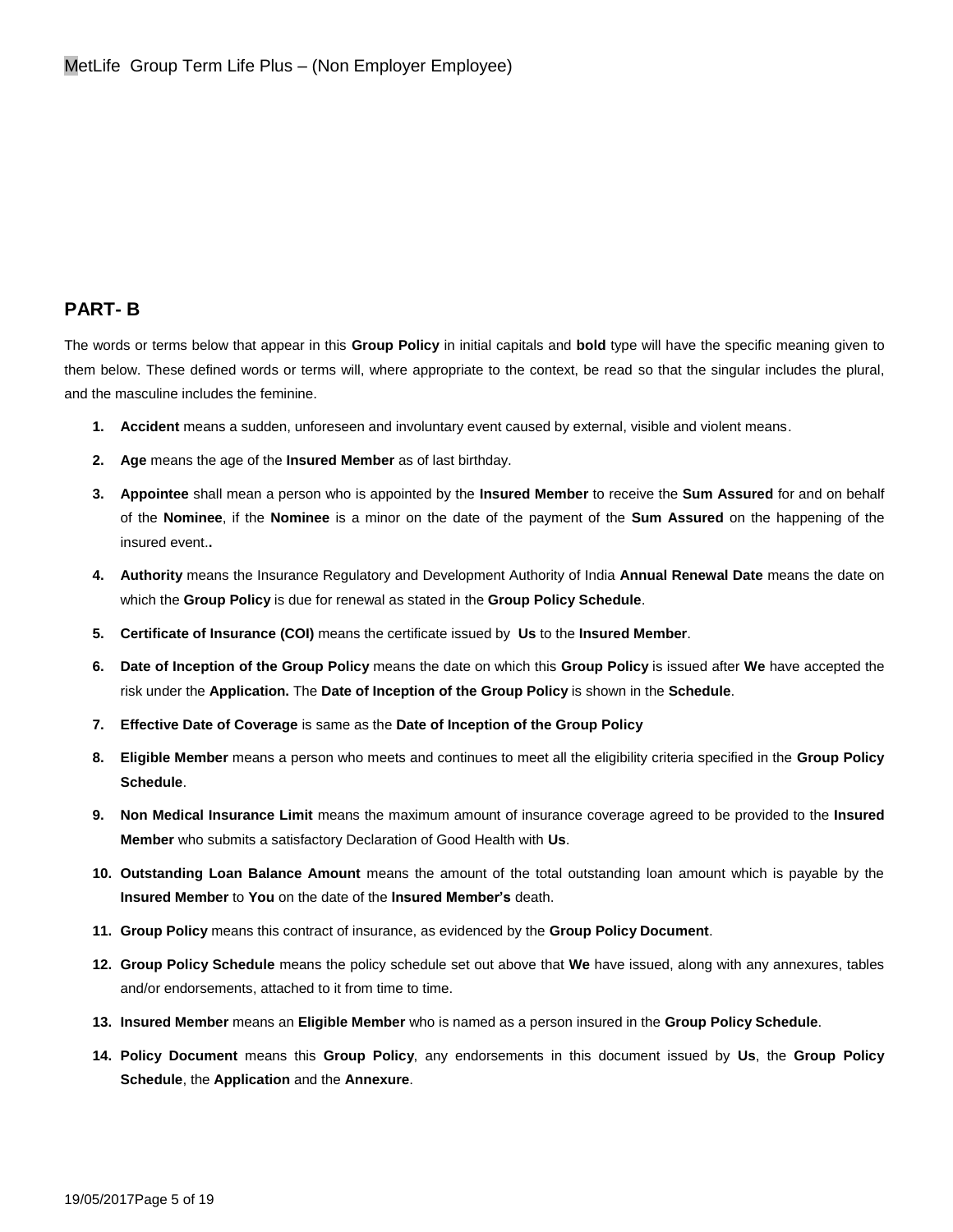- **15. Nominee** means the person(s) named in the **Group Policy Schedule** to receive the benefits under the **Group Policy** in respect of the **Insured Member**.**Premium** means the payment of one of the regular periodic payments that **You** pay or agree to pay to **Us** for effecting or continuing the coverage under this **Group Policy** as stated in the **Group Policy Schedule**.
- **16. Premium Due Date** means the date on which the **Premium** becomes payable as stated in the **Group Policy Schedule**.
- **17. Rider** means the rider terms and conditions that are attached to and form a part of the **Group Policy**. The **Group Policy Schedule** will specify if any **Riders** are available and in force under the **Group Policy**.
- **18. Sum Assured** means the amount that **We** promise to pay upon the death of an **Insured Member** covered under this **Group Policy**.
- **19. Waiting Period** shall mean a period of 90 days from the date on which the **Insured Member** was added to the **Group Policy.** In case of the death of the **Insured Member** during the **Waiting Period,** the **Sum Assured** shall not be payable except in the case of the death happening on account of an **Accident. Waiting Period** shall be applicable only to groups where membership is voluntary in nature**.**
- **20. We**, **Us** or **Our** means PNB MetLife India Insurance Company Limited.
- **21. You** or **Your** means the **Group Policyholder** named in the **Group Policy Schedule**.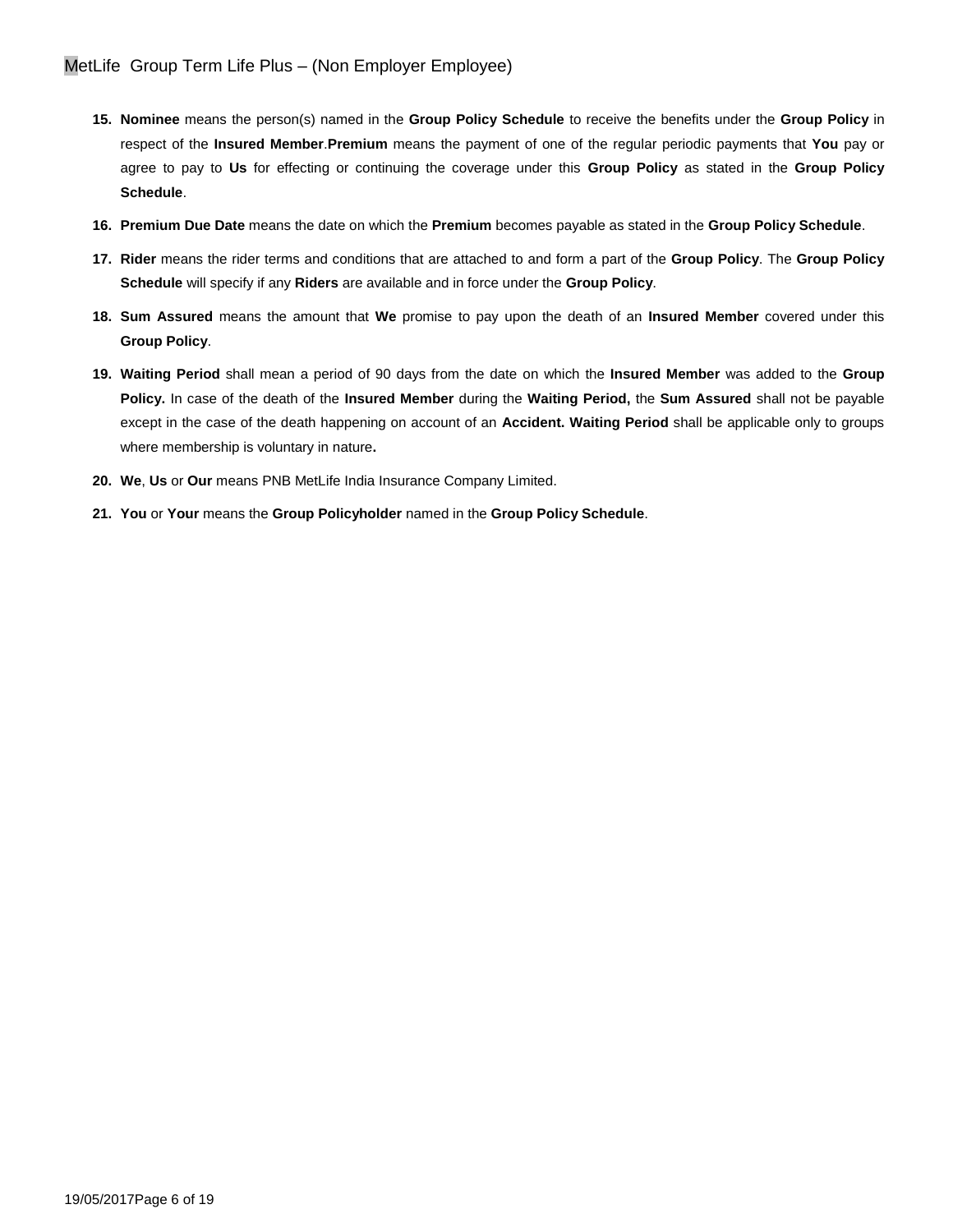# PART – C

# **POLICY FEATURES, BENEFITS & PREMIUM PAYMENT CONDITIONS**

### **1. Policy Features**

MetLife Group Term Life Plus is a non-linked, non-participating group insurance product. This **Group Policy** offers the benefits listed below and is renewable annually. The benefits will be payable subject to the terms and conditions of this **Group Policy**, including the Premium Payment Conditions set out below.

### **2. Commencement of Insurance Coverage for Insured Members**

- 2.1. Insurance coverage under this **Group Policy** for an **Insured Member** shall commence after the completion of the waiting period of 90 days from the **Effective Date of Coverage;** if applicable as shown in the **Group Policy Schedule**
- 2.2. For an **Eligible Member** whose total sum assured under all group policies with **Us** is less than or equal to the **Non-Medical Limit**, the **Certificate of Insurance** will be issued based on the **Eligible Member's** 'Declaration of Good Health' and the coverage shall commence from the **Effective Date of Coverage**.
	- 2.3. For an **Eligible Member** whose total sum assured under all group policies with **Us** is greater than the **Non-Medical Limit**, the **Certificate of Insurance** will be issued after completion of the individual underwriting process **Our** board approved underwriting policy and the coverage shall commence from the Effective Date of Coverage.

#### 2.4. **Increase or Decrease in Insurance Coverage of Insured Members**

2.5. No increase or decrease to the benefits for the **Insured Members** shall be permitted.

#### **3. Policy Benefits**

#### 3.1. **Death Benefit for Insured Members**

On the occurrence of the death of an **Insured Member** when the **Group Policy** is in force the **Sum Assured** would be payable as death benefit by **Us**. If the **Insured Member's** death occurs during the Waiting Period of 30 days from the date on which the **Insured Member** was added to the **Group Policy** as an **Insured Member** and while the **Group Policy** is in forced, the **Sum Assured** shall not be payable unless the **Insured Member's** death is due to an **Accident**.

### 3.2. **Payment to Nominee(s) & Conditions Applicable to Lender-Borrower Groups**

Upon the intimation of claim to **Us** by **You** in the manner prescribed under Clause 5 in Part D of this **Group Policy** and after **Our** scrutiny of the documents and satisfaction of the bonafides of the claim, **We** shall pay the **Sum Assured** under the **Group Policy** to the **Nominee(s)** and/or the **Appointee,** as the case may be, and shall stand discharged of **Our**  obligation under the **Group Policy,** upon such payment;

The following provisions will be applicable only in cases of Lender – Borrower groups, as evidenced in the **Group Policy Schedule**:

(i) The **Insured Member** shall give **Us** a written authorization in the form specified by **Us** to make payment of the **Insured Member's Outstanding Loan Balance Amount** to **You** on his death from the Death Benefit payable under this **Group Policy**. This written authorization may be given to **Us** at the stage of addition to the **Group Policy** as an **Insured Member**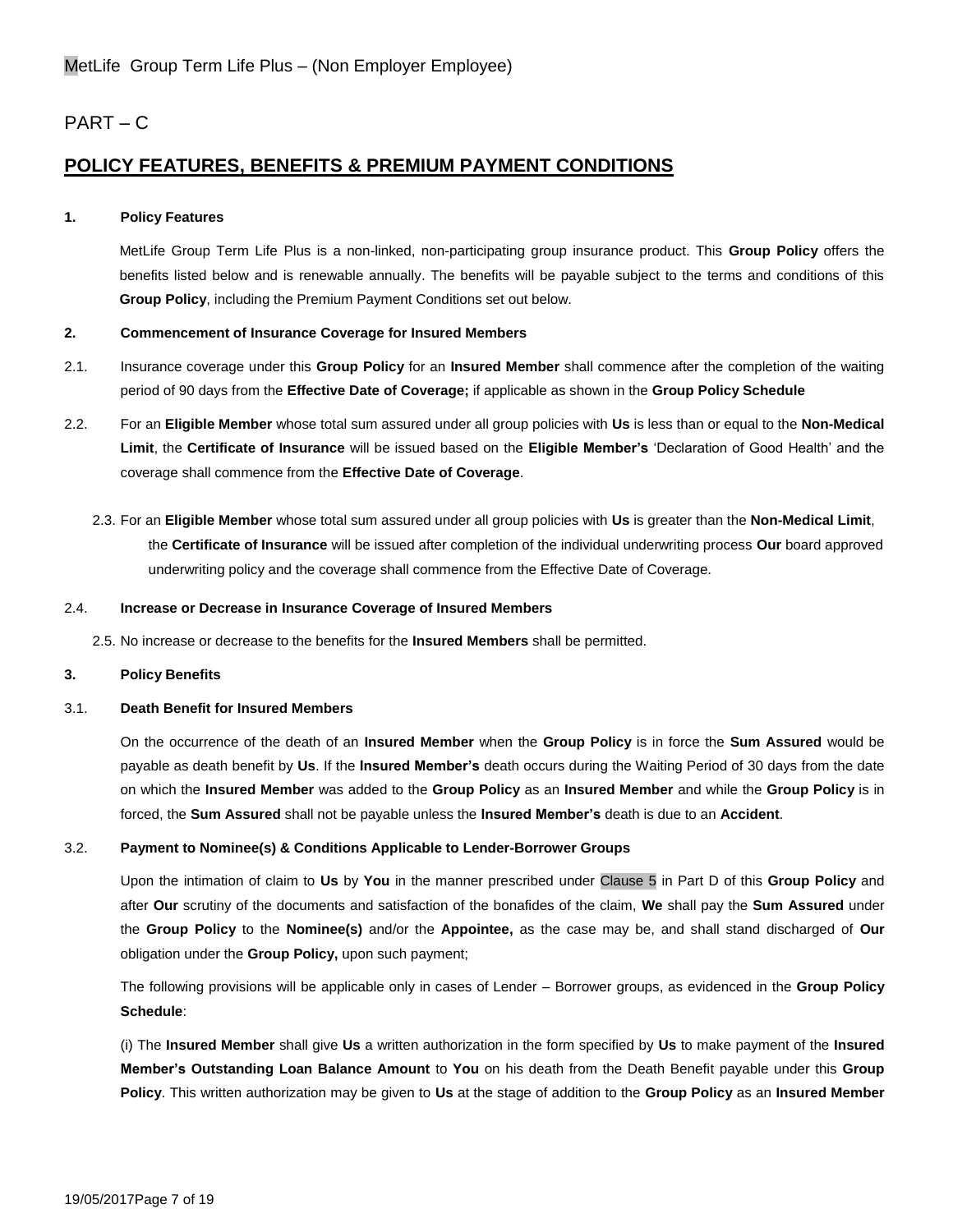or at any time thereafter when the **Insured Member's** cover under the **Group Policy** is in force;

(ii) If **We** have received a written authorization from the **Insured Member** to make payment of the **Insured Member's Outstanding Loan Balance Amount** to **You**, then on the death of the **Insured Member** when the **Group Policy** is in force, **We** will pay the **Outstanding Loan Balance Amount** to **You** (to the extent of the **Sum Assured**) and the remainder of the **Sum Assured** amount, if any, shall be payable to the **Nominee**/**Appointee**/legal heirs of the **Insured Member**, as the case may be, in the **Nominee's**/**Appointee's**/legal heirs' names. **We** shall, under no circumstance, pay any amount more than the **Outstanding Loan Balance** as provided in the **Credit Account Statement**, to **You**.

(iii) **You** agree that in order for the **Outstanding Loan Balance Amount** in respect of an **Insured Member** to be paid to **You** from the Death Benefit of the **Insured Member**, **You** shall provide **Us** within [x] days of the **Insured Member's** death a **Credit Account Statement** in the form specified by **Us**, which shall contain at least the following details:

- (a) **Your** name;
- (b) **Your** Group Policy Number;
- (c) **Insured Member's** name (per **Your** records);
- (d) Date on which the **Insured Member's** cover under the **Group Policy** commenced;
- (e) **Sum Assured**;
- (f) Original loan amount (per **Your** records);
- (g) Complete particulars of recoveries made by **You** towards the loan;
- (h) **Outstanding Loan Balance Amount** as on the date of the **Insured Member's** death;
- (i) Balance claim amount payable to the **Nominee** of the **Insured Member**;
- (j) Declaration/Undertaking by **You** that the details in the **Credit Account Statement** have been verified for accuracy.

(iv) Following payment of the **Outstanding Loan Balance Amount** to **You**, **We** will provide the **Nominee** of the **Insured Member** with complete details of the amount equal to the **Outstanding Loan Balance Amount** that has been paid to **You** and the balance amount (if any) to the extent of the **Sum Assured** amount that has been paid to the **Nominee**/legal heirs of the **Insured Member**. This statement of details shall be provided to the **Nominee** of the **Insured Member** even if no amount was payable to the **Nominee** of the **Insured Member** as the **Sum Assured** was exhausted in the payment of the **Outstanding Loan Balance Amount**.

(v) **We** may, in **Our** discretion, on the completion of the financial year followed by **Us**, carry out an audit of the **Credit Account Statements** provided to **Us** by **You** in respect of the **Insured Members**. If there is any discrepancy in any such statements **We** will pay the difference in amounts to the **Nominee** of the **Insured Member** and **You** shall be solely and absolutely liable to re-pay this amount to **Us** with interest at the rate specified by **Us** within [x] days of **Us** identifying the discrepancy and notwithstanding **Our** rights to commence any other actions under applicable law.

(vi) Where the claim discharge form issued by the **Nominee** is obtained through **You**, then in such case, **You** shall submit to **Us** a certification/declaration, either in the claim discharge form or by way of a separate document, that the **Nominee**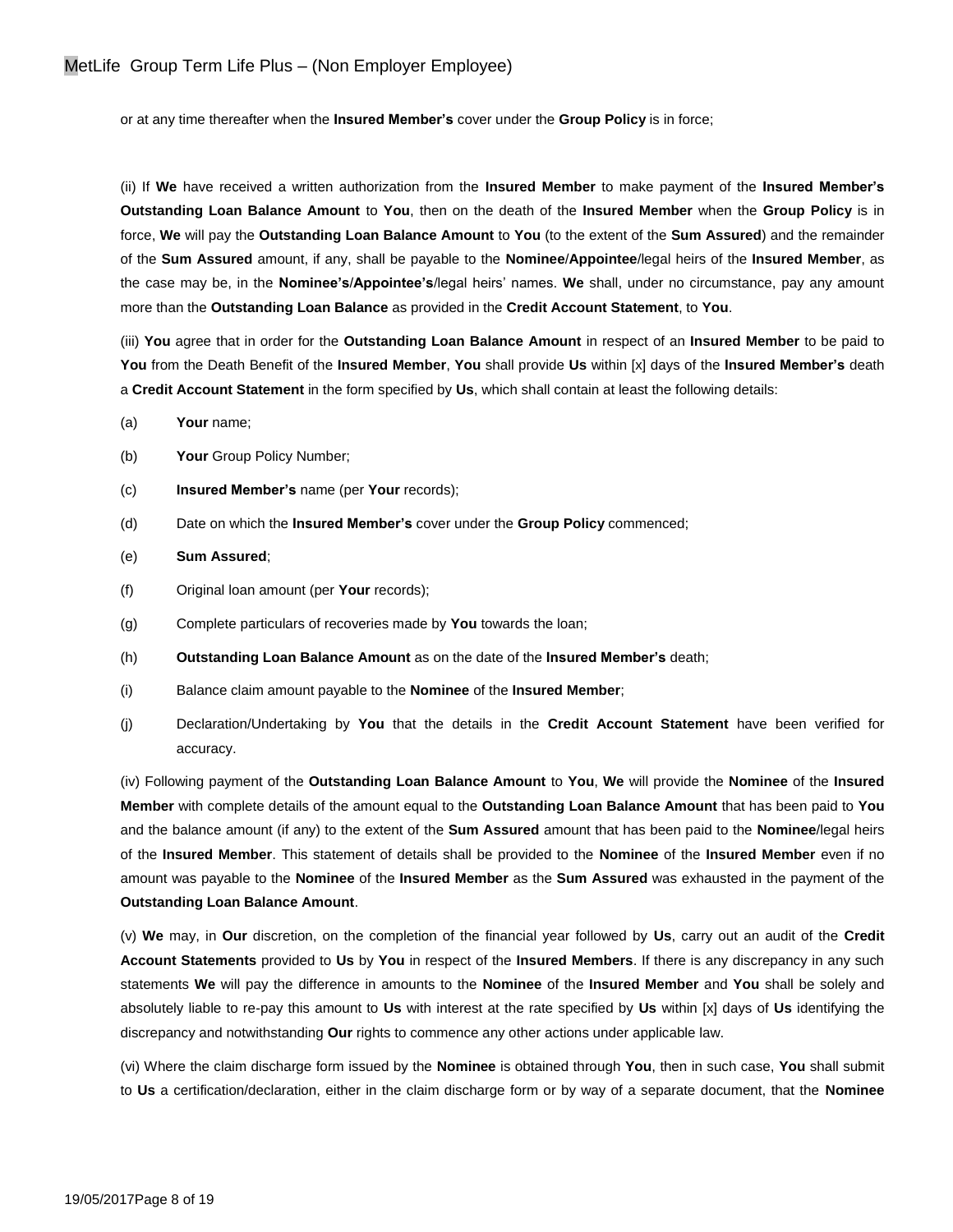who submitted the claim discharge form is the same person who has been registered by **You** as the **Nominee** under the **Group Policy**.

### 3.3. **Suicide Exclusion**

3.4. If the **Insured Member's** death is due to suicide (whether sane or insane at the time) within one year from the **Date of Inception of the Group Policy**, **Our** liability to make payment under the **Group Policy** will be limited to refunding 80% of the **Premium** received in respect of the **Insured Member**, without interest.

The exclusion under this clause will not be applicable if the group enrolled for this **Group Policy** is shifting from another life insurer, provided that the concerned **Insured Member** has completed at least one year of continuous life insurance coverage under the policy of the other life insurer.

### **4. Premium Payment Conditions**

### 4.1. **Payment of Premium**

**You** shall pay the **Premium** in full by the **Premium Due Date** and in any event before the expiry of the grace period (a period of 15 days if the **Premium** is payable monthly and a period of 30 days if the **Premium** is payable in any other mode) If the **Premium** is not received in full at the expiry of the grace period the **Group Policy** shall lapse and insurance cover under this **Group Policy** for all **Insured Members** shall forthwith terminate. Upon the **Insured Member's** death during the grace period, the benefits under this **Group Policy** shall be payable in full after deduction of the **Premium** due in respect of that **Insured Member**. For any new **Insured Member** covered by this **Group Policy**, a proportionate **Premium** shall be charged from the day he becomes an **Insured Member**, up to the next **Annual Renewal Date** or the next **Premium Due Date** whichever occurs first. Insurance cover for such **Insured Members** shall not commence unless such proportionate **Premium** is paid to **Us**.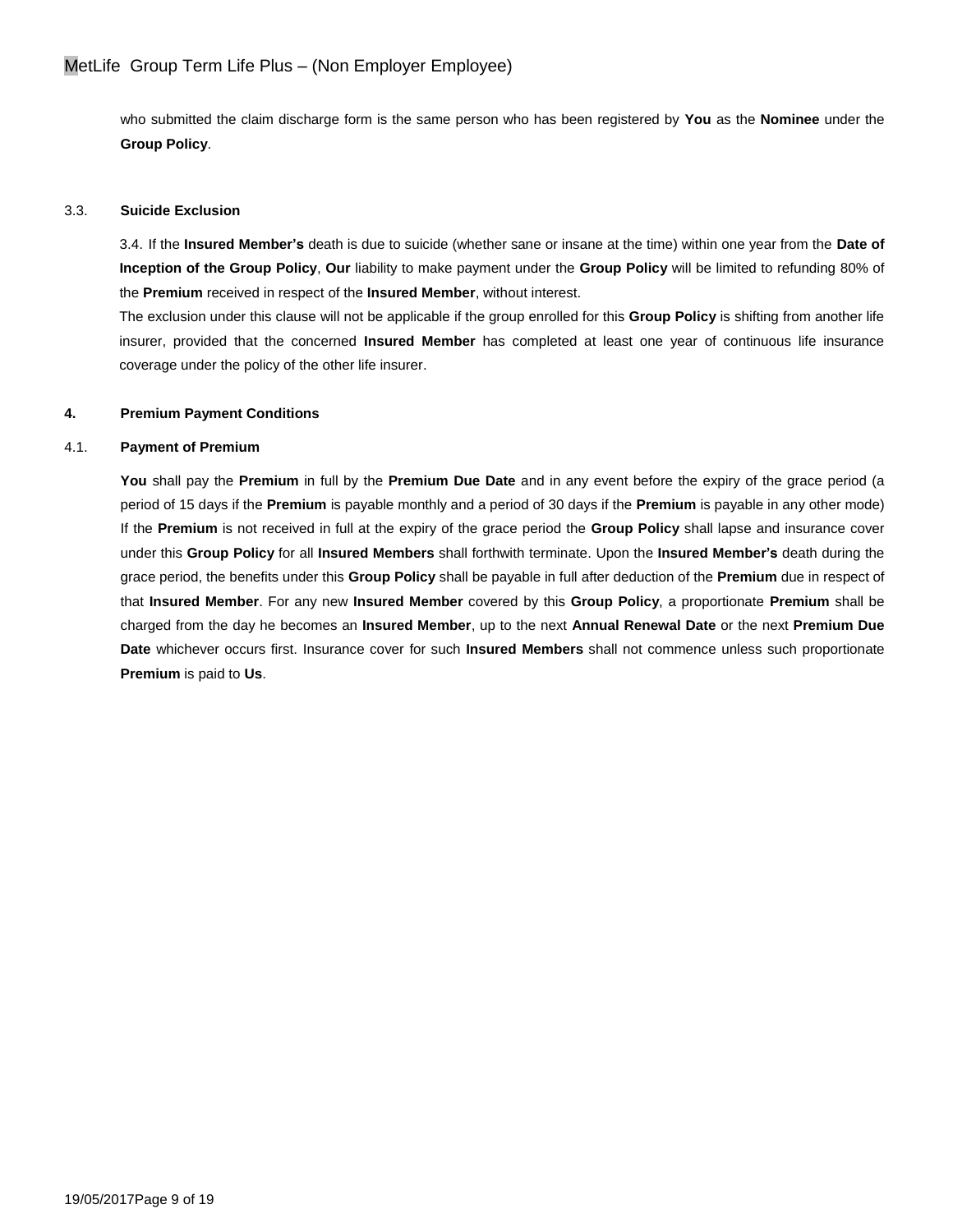# PART – D

# **GROUP POLICY SERVICING CONDITIONS**

### **You are requested to refer to the Policy Servicing Conditions described below before making a request for Policy servicing to Us.**

#### **1. Free Look Period**

- 1.1. **You** have a period of 15 days from the date of receipt of the **Group Policy** to review the terms and conditions of this **Group Policy**. If **You** have any objections to the terms and conditions, **You** may cancel the **Group Policy** by giving written notice to **Us** stating its reasons for objection and **You** will be entitled to a refund of the **Premium** received , subject to a deduction of proportionate risk premium for the period of cover, stamp duty charges and/or the expenses incurred on medical examination (if any) of the **Insured Members** (if any). All rights under this **Group Policy** shall immediately stand extinguished at the cancellation of the **Group Policy**
- 1.2. If the **Premium** is paid entirely by the **Insured Member** and the **Insured Member** disagrees with the terms and conditions of the **Group Policy**, he may cancel his coverage under the **Group Policy** by giving **Us** a written notice within 15 days of receiving confirmation of coverage stating the reasons for objection and **We** shall refund the **Premium** received in respect of such **Insured Member** after deducting stamp duty charges and expenses towards medical examination, if any, for that **Insured Member**.

#### **2. Reinstatement**

The **Group Policy** may be reinstated within the earlier of 60 days from the date of lapse or within the next **Annual Renewal Date** provided that **You** give **Us** written notice for reinstatement along with the due **Premium** in full. The **Group Policy** will be revived in accordance with **Our** Board approved underwriting policy.

### **3. Group Policy Renewal**

- 3.1. This **Group Policy** shall be renewed on mutually agreed terms, on the **Annual Renewal Date**.
- 3.2. **You** shall provide all requisite information with respect to this insurance cover, as may be reasonably requested by **Us** from time to time, in order to facilitate the renewal pricing of the **Group Policy**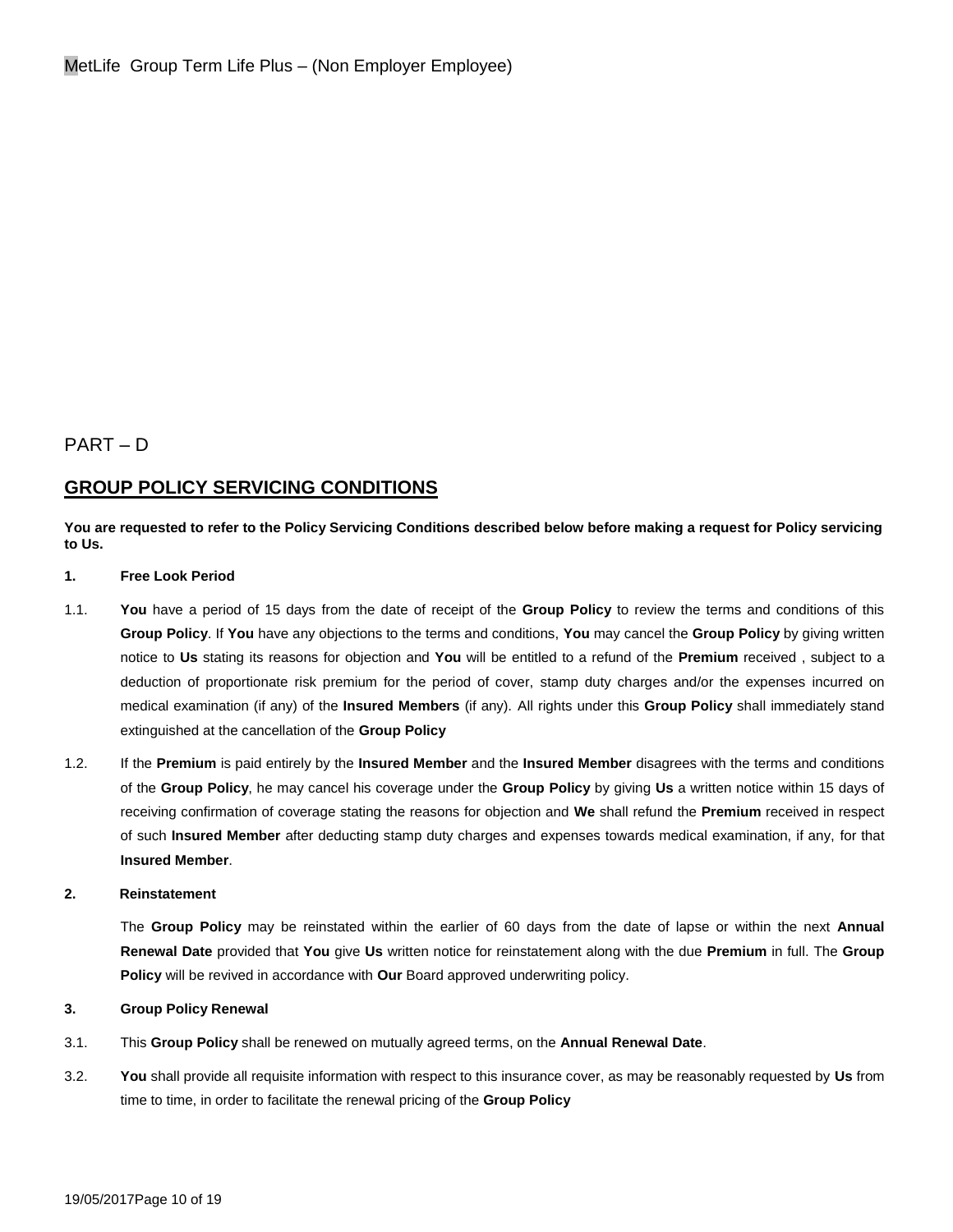3.3. **We** have the right to revise the Free Cover Limit at the time of **Group Policy Renewal** and will inform the **You** of the revised Free Cover Limit along with the quotation for renewal **Premium**. If **You** decide to renew the **Group Policy** with **Us**, **You** shall communicate the decision to **Us** in writing before the **Annual Renewal Date** and **You** shall make the payment towards applicable renewal **Premium** within a period of 30 days from the **Annual Renewal Date**. The renewed **Group Policy** will be effective from the **Annual Renewal Date**.

#### **4. New Members Addition**

After the **Date of Inception of the Group Policy** or the **Annual Renewal Date**, an **Eligible Member** shall become an **Insured Member** only after due intimation to **Us** and submission of all information and details in the form and manner specified by **Us** provided coverage of such **Insured Member** shall commence in accordance with **Part C**. **We** shall require evidence of insurability for providing the group life cover to the **Insured Members** in accordance with **Our** Board approved underwriting policy.

#### **5. Claims Procedure**

Written notification of a claim shall be given to **Us** along with following information and documentation within 30 days of the death of an **Insured Member** or as soon thereafter as is reasonably possible:

- (a) Claimant statement in format prescribed by **Us**, duly completed.
- (b) Certified copy of the official death certificate issued by a competent authority acceptable to **Us**.
- (c) Leave records of the **Insured Member**.
- (d) **Your** declaration and certificate that that the **Insured Member** was a member of **Your** group at the time of the death of **Insured Member**.
- (e) Last attending physician's certificate, in the format provided by the **Us**, if the death of the **Insured Member** is due to a natural cause.
- (f) Police inquest report and post mortem report if the death of the **Insured Member** is due to an unnatural cause.
- (g) Certification of the details of the **Nominee** (if any).
- (h) Any additional document(s) as required by **Us**.

In the event of delay in intimation of a claim to **Us**, due to reasons beyond **Your**/claimant's control, **We** may condone such delay on merits.

#### **6. Provision of Information**

**You** shall furnish **Us** with all particulars relevant to the **Group Policy** and to the operation of this **Group Policy** and the particulars so furnished may be accepted by **Us** as conclusive. **You** shall also furnish the relevant particulars to **Us** upon an **Insured Member** or a **Nominee** becoming entitled to receive the benefits under the **Group Policy**, and **We** shall pay the appropriate benefits. Proof of existence and identity of the **Insured Member** or the **Nominee**, as the case may be shall be furnished to **Us** before the payment of benefit is made.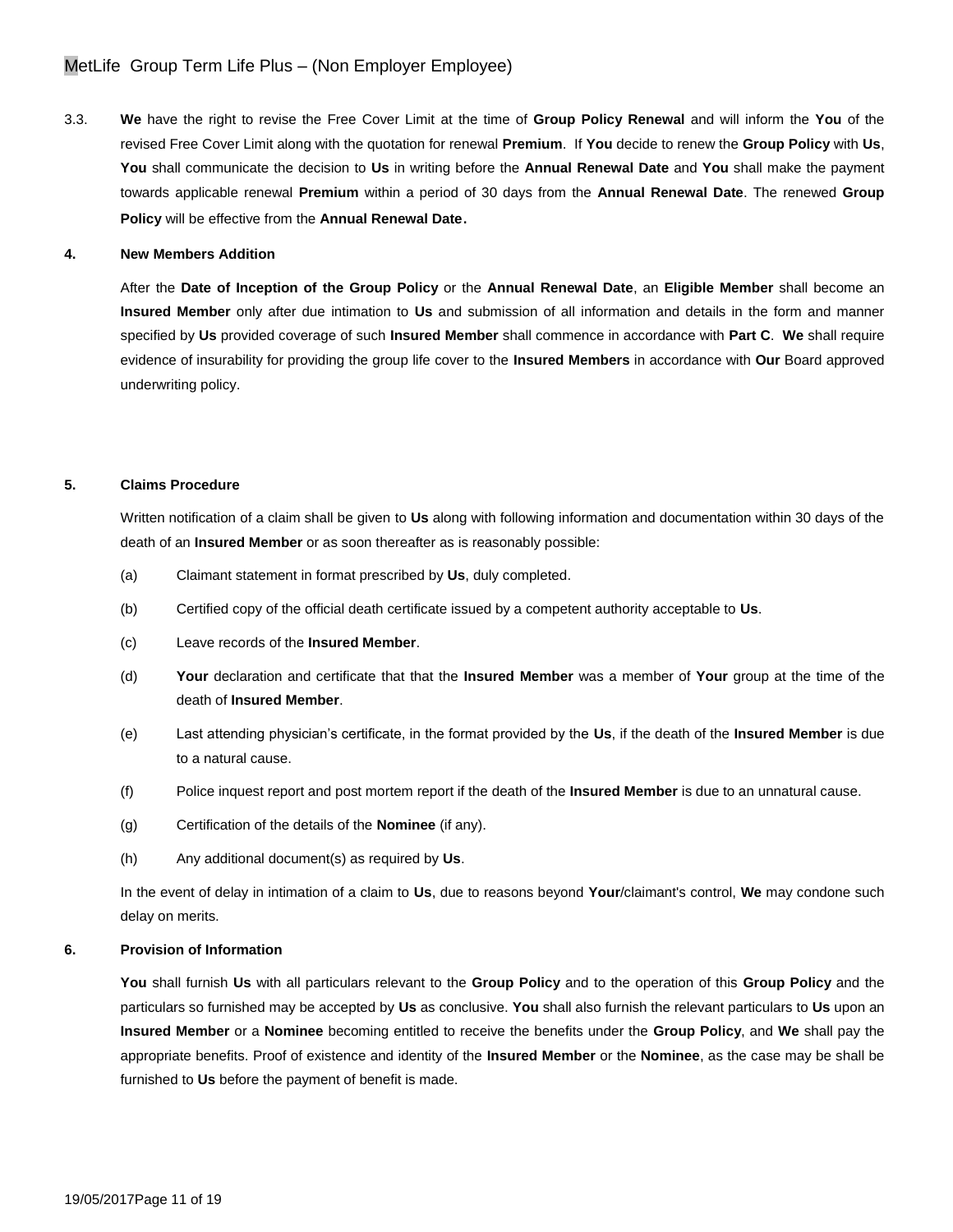## **7. Termination of the Group Policy**

- 7.1. Coverage under this **Group Policy** for all **Insured Members** shall terminate on the occurrence of the earliest of the following:
	- (a) Expiration as a result of non-payment of **Premium** due within the grace period or renewal **Premiums** as set out in **Part C**.
	- (b) **Termination of the Group Policy by the Group Policyholder.**

**You** may terminate this **Group Policy** by giving **Us** at least 30 days written notice. If the **Group Policy** is terminated by **You**, 100% of the unexpired **Premium** shall be refunded without interest.

7.2. Coverage of an **Insured Member** shall terminate automatically on the occurrence of earliest of the following:

- (a) The **Insured Member's** death;
- (b) The date the **Insured Member** ceases to be an **Eligible Member** or voluntarily withdraws from the membership;

Any termination of coverage of an **Insured Member** shall be without prejudice to any claim originating prior to the effective date of such termination. In case the **Insured Member** exits the **Group Policy** by way ceasing to be an **Eligible Member** or voluntarily withdraws from the membership, 100% of the unexpired **Premium** with respect to the **Insured Member** shall be refunded without interest.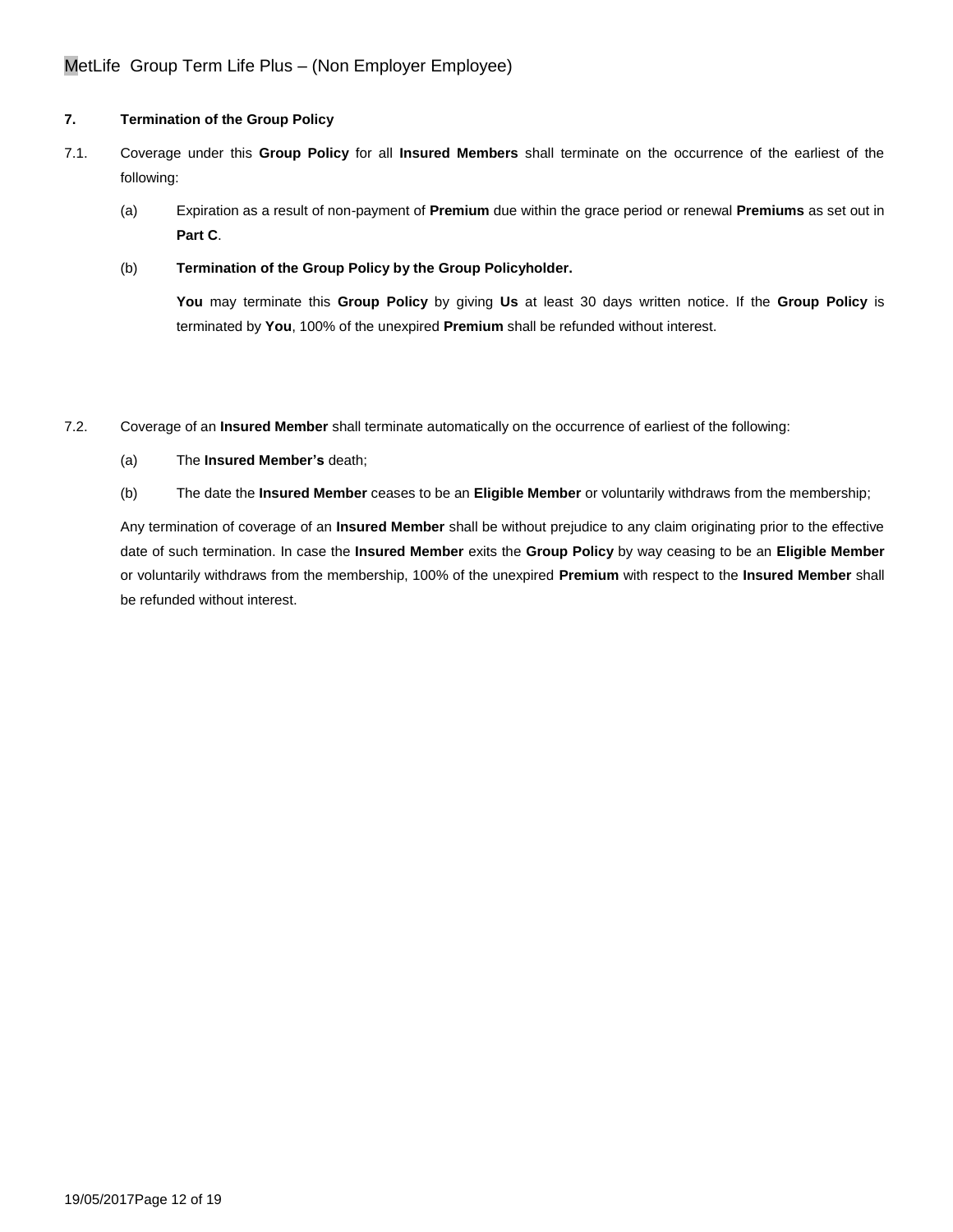# PART – E **POLICY CHARGES**

There are no policy charges applicable under this **Group Policy**.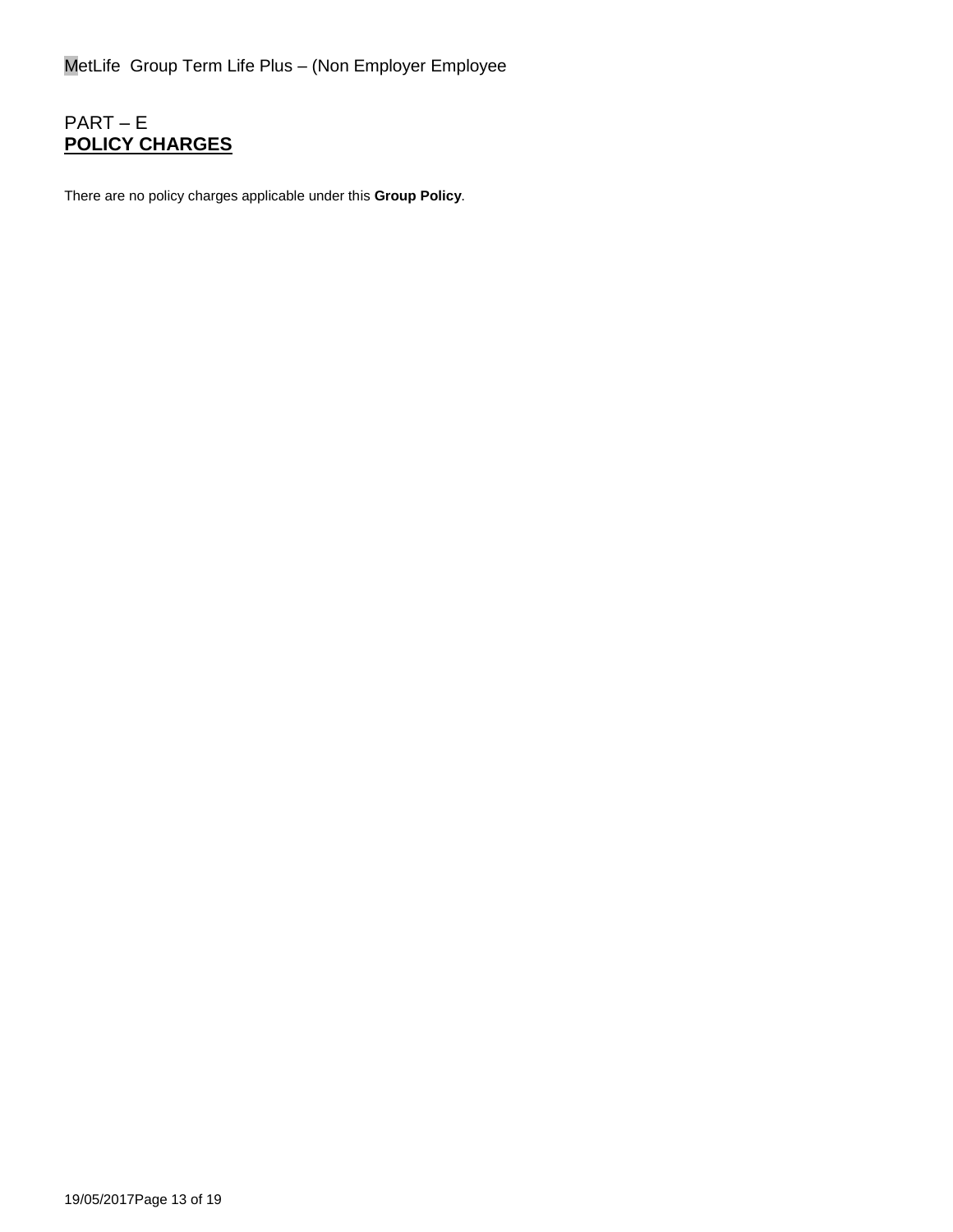# **Part – F**

# **GENERAL TERMS & CONDITIONS**

#### **The following general terms and conditions are applicable to Your Group Policy.**

#### **1. Taxation**

Any tax benefits under the **Group Policy** shall be in accordance with from time to time. or the **Policy**. In accordance with provisions of Section 39 of the Insurance Act 1938 as amended from time to time. A Leaflet containing the simplified version of the provisions of Section 39 is enclosed as Annexure to this **Policy** for your reference.

## **2. Non-assignment of Benefits**

No assignment of the benefits is permissible under this **Group Policy**. The benefits payable hereunder are strictly personal and cannot be assigned, charged or alienated in any way by **You**, the **Insured Members** or the **Nominees** or any other persons.

### **3. Governing laws and jurisdiction**

The terms and conditions of the Policy shall be governed by and be interpreted in accordance with Indian law and all disputes and differences arising under or in relation to the Policy shall be subject to the sole and exclusive jurisdiction of the courts situated in Mumbai.

#### **4. Section 45 of the Insurance Act 1938**

- 1. No policy of life insurance shall be called in question on any ground whatsoever after the expiry of three years from the date of the policy i.e. from the date of commencement of the policy or the date of commencement of risk or the date of revival of the policy or the date of the rider to the policy, whichever is later.
- 2. A policy of life insurance may be called in question at any time within three years from the date of commencement of the policy or the date of commencement of risk or the date of revival of the policy or the date of the rider to the policy, whichever is later, on the ground of fraud; provided that the insurer shall have to communicate in writing to the insured or the legal representatives or nominees or assignees of the insured, the grounds and materials on which such decision is based. For the purposes of this sub-section, the expression 'fraud' means any of the following acts committed by the insured or by his agent, with the intent to deceive the insurer or to induce the insurer to issue a life insurance policy:
	- a. the suggestion, as a fact of that which is not true and which the insured does not believe to be true;
	- b. The active concealment of a fact by the insured having knowledge or belief of the fact;
	- c. Any other act fitted to deceive; and
	- d. Any such act or omission as the law specifically declares to be fraudulent.

Mere silence as to facts likely to affect the assessment of risk by the insurer is not fraud, unless the circumstances of the case are such that regard being had to them, it is the duty of the insured or his agent, keeping silence to speak, or unless his silence is, in itself, equivalent to speak.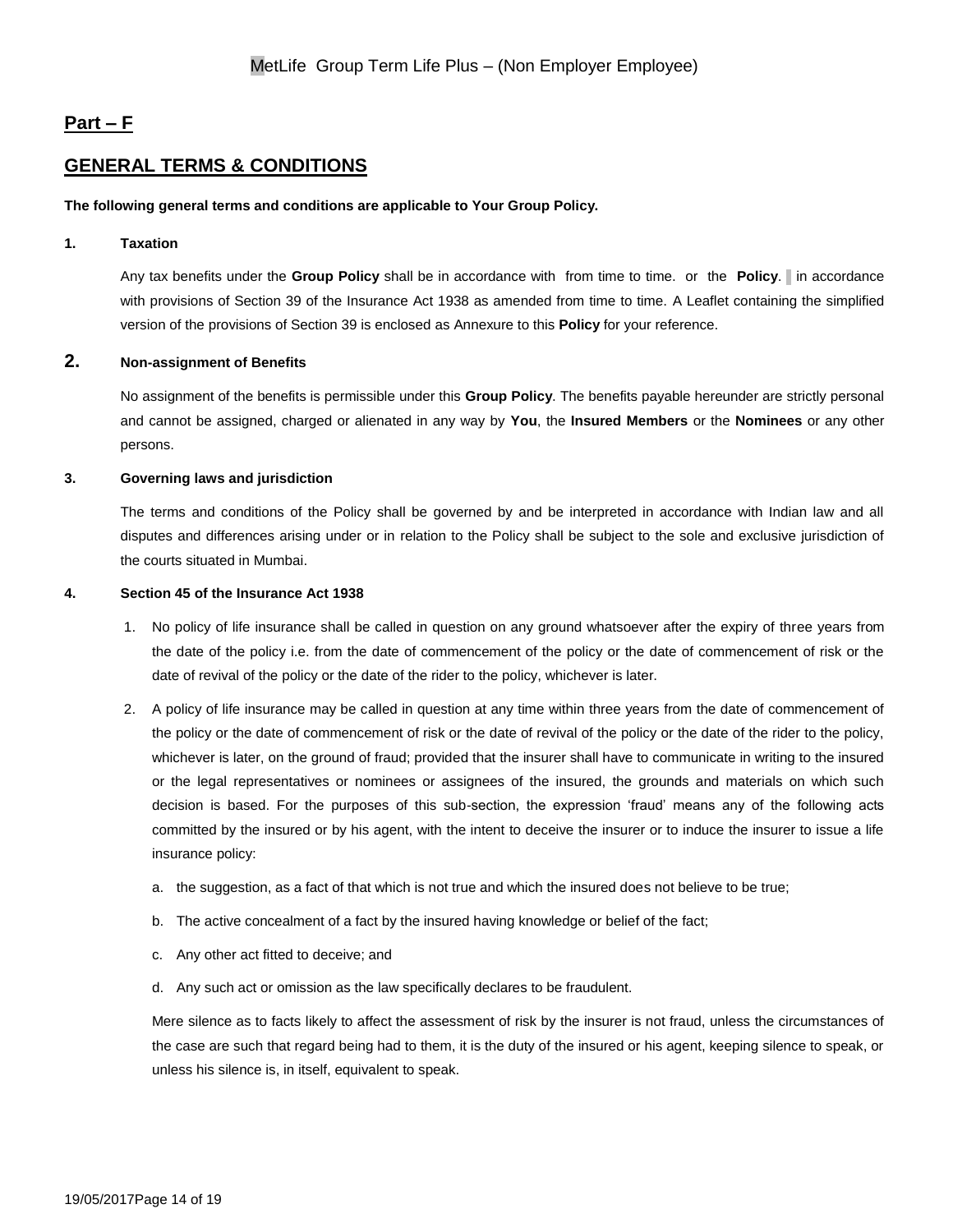- 3. Notwithstanding anything contained in sub section 2, no insurer shall repudiate a life insurance policy on the ground of fraud if the insured can prove that the misstatement of or suppression of a material fact was true to the best of his knowledge and belief or that there was no deliberate intention to suppress the fact or that such mis-statement of or suppression of a material fact are within the knowledge of the insurer; provided that in case of fraud, the onus of disproving lies upon the beneficiaries, in case the policyholder is not alive. A person who solicits and negotiates a contract of insurance shall be deemed for the purpose of the formation of the contract, to be the agent of the insurer.
- 4. A policy of life insurance may be called in question at any time within three years from the date of commencement of the policy or the date of commencement of risk or the date of revival of the policy or the date of the rider to the policy, whichever is later, on the ground that any statement of or suppression of a fact material to the expectancy of the life of the insured was incorrectly made in the proposal or other document on the basis of which the policy was issued or revived or rider issued; provided that the insurer shall have to communicate in writing to the insured or the legal representatives or nominees or assignees of the insured the grounds and materials on which such decision to repudiate the policy of life insurance is based. In case of repudiation of the policy on the ground of misstatement or suppression of a material fact, and not on ground of fraud, the premiums collected on the policy till date of repudiation shall be paid to the insured or the legal representatives or nominees or assignees of the insured within a period of ninety days from the date of such repudiation. The mis-statement of or suppression of fact shall not be considered material unless it has a direct bearing on the risk undertaken by the insurer, the onus is on the insurer to show that had the insurer been aware of the said fact, no life insurance policy would have been issued to the insured.
- 5. Nothing in this section shall prevent the insurer from calling for proof of age at any time if he is entitled to do so, and no policy shall be deemed to be called in question merely because the terms of the policy are adjusted on subsequent proof that the age of the life insured was incorrectly stated in the proposal.
- **5. Fraud, Misrepresentation and Forfeiture**: Fraud, Misrepresentation and Forfeiture would be dealt with in accordance with provisions of Section 45 of the Insurance Act 1938 as amended from time to time. A Leaflet containing the simplified version of the provisions of Section 45 is enclosed in Annexure for your reference

#### **6. Address for communications**

All notices and communications with respect to this **Group Policy** shall be sent to **Us** at following address:

#### **PNB MetLife India Insurance Company Limited,**

**Registered office:** Unit No. 701, 702 & 703, 7th Floor, West Wing, Raheja Towers, 26/27 M G Road, Bangalore -560001, Karnataka.

**Call us** Toll-free at 1-800-425-6969,

**Website:** [www.pnbmetlife.com,](http://www.pnbmetlife.com/)

**Email**: indiaservice@pnbmetlife.co.in or

**Write to us:** 1st Floor, Techniplex -1*,* Techniplex Complex, Off Veer Savarkar Flyover, Goregaon (West), Mumbai – 400062. Phone: +91-22-41790000, Fax: +91-22-41790203

#### **7. Loss of the Group Policy document**

If the **Group Policy** is lost or destroyed, **You** may make a written request for a duplicate **Group Policy** which **We** will issue duly endorsed to show that it is in place of the original document, provided that **We** receive the fee prescribed by **Us** for issuing the duplicate policy document. Upon the issue of a duplicate policy document, the original shall cease to have any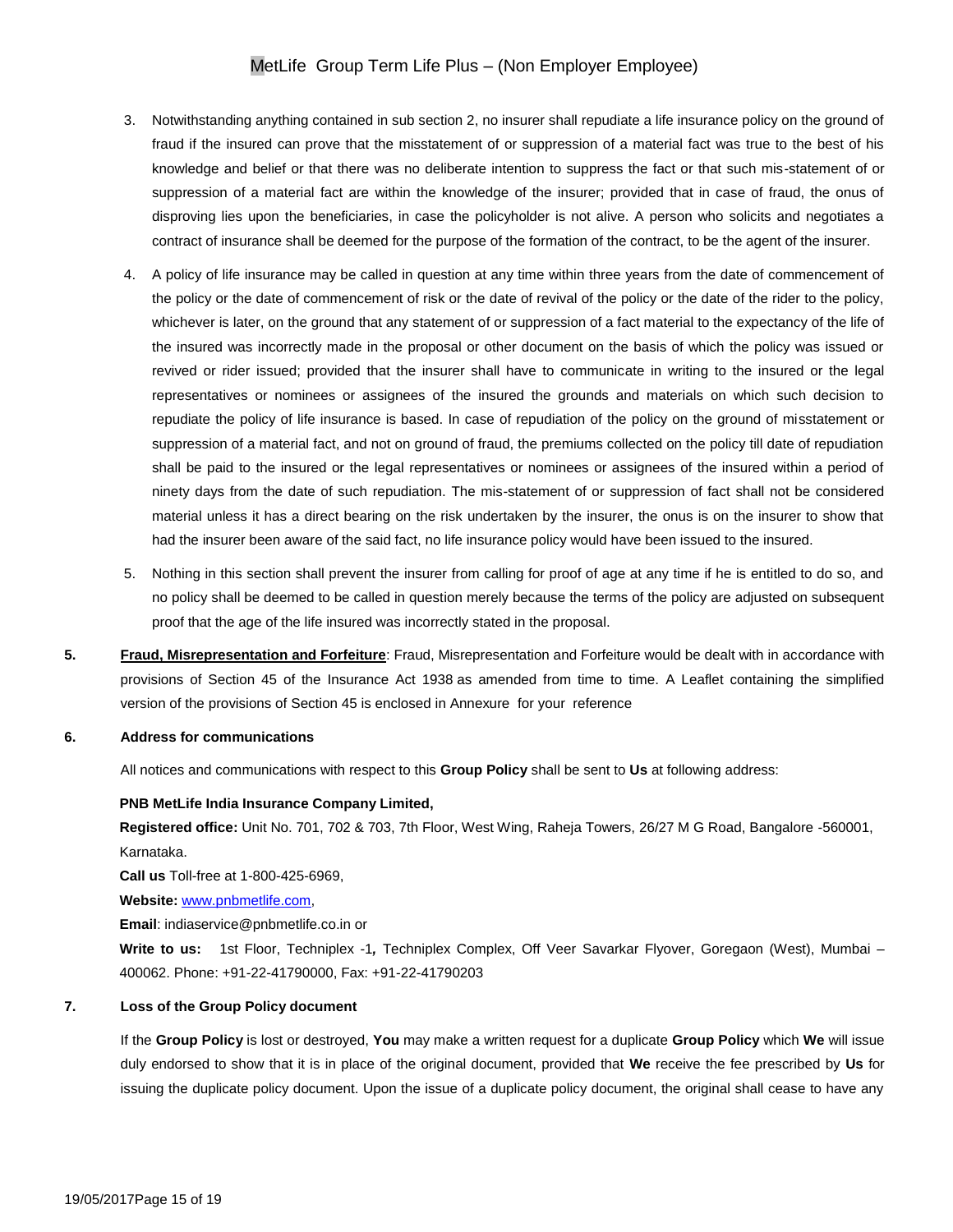legal force or effect. **You** agree that **You** shall indemnify and hold **Us** free and harmless from and against any claims or demands that may arise under or in relation to the original **Group Policy** document.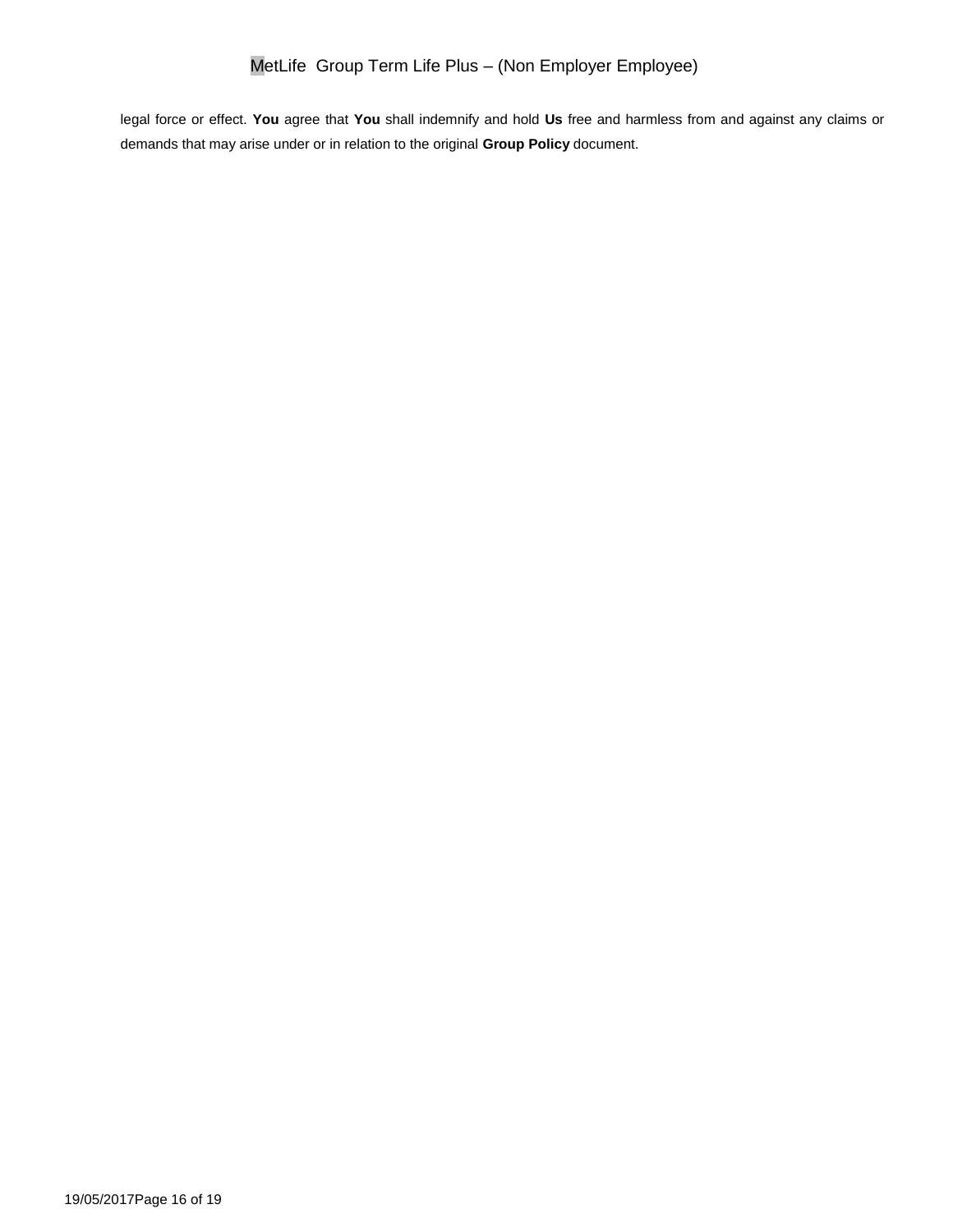# PART – G

# **GRIEVANCE REDRESSAL MECHANISM & OMBUDSMAN DETAILS**

#### **Grievance Redressal Mechanism**

In case **You/Insured Member/Nominee** have any query or complaint or grievance, **You/Insured Member/Nominee** may approach **Our** office at the following address:

#### **PNB MetLife India Insurance Company Limited,**

**Registered office:** Unit No. 701, 702 & 703, 7th Floor, West Wing, Raheja Towers, 26/27 M G Road, Bangalore -560001, Karnataka.

**Call us** Toll-free at 1-800-425-6969,

#### **Website:** [www.pnbmetlife.com,](http://www.pnbmetlife.com/)

**Email**: indiaservice@pnbmetlife.co.in or

**Write to us:** 1st Floor, Techniplex -1*,* Techniplex Complex, Off Veer Savarkar Flyover, Goregaon (West), Mumbai – 400062. Phone: +91-22-41790000, Fax: +91-22-41790203

Please address **Your/Insured Member's/Nominee's** queries or complaints to **Our** customer services department, and **Your/Insured Member's/Nominee's** grievances to **Our** grievance redressal officer, who are authorized to review **Your/Insured Member's/Nominee's** queries or complaints or grievances and address the same. Please note that only an officer duly authorized by **Us** has the authority to resolve **Your/Insured Member's/Nominee's** queries or complaints or grievances. **We** shall in no way be responsible, or liable, or bound by, any replies or communications or undertakings, given by or received from, any financial advisor or any employee who was involved in selling **You** this **Group Policy**.

In case **You/Insured Member/Nominee** are not satisfied with the decision of the above office, or have not received any response within 10 days, **You/Insured Member/Nominee** may contact the **IRDA of India** by any of the following means for resolution:

**IRDA of India Grievance Call Centre (IGCC) Toll Free No.: 155255**

**You/Insured Member/Nominee** can register your complaint online at [http://www.igms.irda.gov.in](http://www.igms.irda.gov.in/)

**You/Insured Member/Nominee** can write or fax your complaints to **Consumer Affairs Department Insurance Regulatory and Development Authority of India 9 th Floor, United India Towers, Basheerbagh, Hyderabad – 500 029, Andhra Pradesh Fax No.: +91-40- 6678 9768 E-mail ID[: complaints@irda.gov.in](mailto:complaints@irda.gov.in)**

In case **You/Insured Member/Nominee** are not satisfied with **Our** decision/resolution, **You/Insured Member/Nominee** may approach the Insurance Ombudsman at the address in the list of ombudsman below, if **Your/Insured Member's/Nominee's** grievance pertains to**:**

(a) Insurance claim that has been rejected or dispute of a claim on legal construction of the **Group Policy;**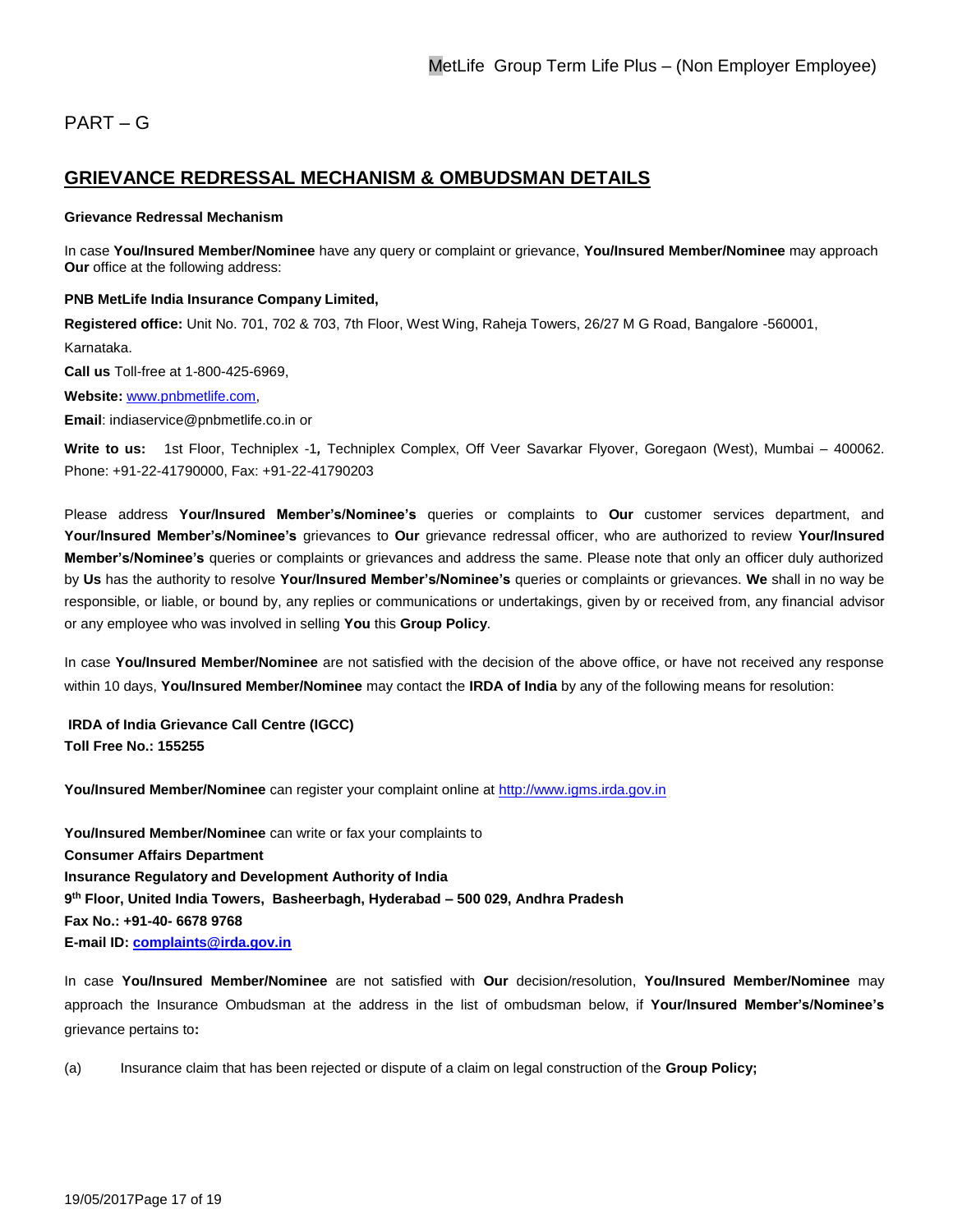- (b) Delay in settlement of claim;
- (c) Dispute with regard to premium; or
- (d) Non-receipt of **Your Group Policy document**.

The complaint should be made in writing duly signed by the **You**, **Insured Member/Nominee** or by **Insured Member's** legal heirs with full details of the complaint and the contact information of complainant

As per Rule 13(3) of the Redress of Public Grievances Rules 1998, the complaint to the insurance ombudsman can be made:

- (a) Only if the grievance has been rejected by the grievance redress machinery of the Insurer;
- (b) Within a period of one year from the date of rejection by the insurer; and
- (c) If it is not simultaneously under any litigation.

### **List of Insurance Ombudsman**

| <b>CONTACT</b><br><b>LOCATION</b> | <b>CONTACT DETAILS</b>                                                                                                                                                                         | <b>JURISDICTION</b>                                                                                                             |
|-----------------------------------|------------------------------------------------------------------------------------------------------------------------------------------------------------------------------------------------|---------------------------------------------------------------------------------------------------------------------------------|
| <b>AHMEDABAD</b>                  | 2nd floor, Ambica House, Near C.U. Shah College,<br>Ashram Road.<br>Ahmedabad - 380 014<br>Tel.:- 079-27546840, 27545441. Fax:- 079-27546142<br>Email: bimalokpal.ahmedabad@gbic.co.in         | State of Gujarat, Union Territories of Dadra &<br>Nagar Haveli and Daman and Diu.                                               |
| <b>BENGALURU</b>                  | 19/19, Jeevan Soudha Building, Ground Floor<br>24th Main, J.P. Nagar First Phase,<br>Bengaluru-560 025<br>Tel.: 080 - 26652049/26652048<br>Email: bimalokpal.bengaluru@gbic.co.in              | State of Karnataka.                                                                                                             |
| <b>BHOPAL</b>                     | Janak Vihar Complex, 2nd Floor, 6, Malviya Nagar,<br>Opp. Airtel, Near New Market, Bhopal - 462 003.<br>Tel.:- 0755-2769201/202. Fax:- 0755-2769203<br>Email: bimalokpal.bhopal@gbic.co.in     | States of Madhya Pradesh and Chhattisgarh.                                                                                      |
| <b>BHUBANESHWAR</b>               | 62, Forest park, Bhubneshwar - 751 009.<br>Tel.:- 0674-2596003/2596455. Fax:- 0674-2596429<br>Email:- bimalokpal.bhubaneswar@gbic.co.in                                                        | State of Orissa.                                                                                                                |
| <b>CHANDIGARH</b>                 | S.C.O. No. 101-103, 2nd Floor,<br>Batra Building, Sector 17 - D, Chandigarh - 160 017.<br>Tel.:- 0172-2706468, 2773101. Fax:- 0172-2708274<br>Email:-bimalokpal.chandigarh@gbic.co.in          | States of Punjab, Haryana, Himachal Pradesh,<br>Jammu & Kashmir and Union Territory of<br>Chandigarh.                           |
| <b>CHENNAI</b>                    | Fatima Akhtar Court, 4th Floor, 453 (old 312), Anna<br>Salai, Teynampet, Chennai - 600 018.<br>Tel.:- 044-24333668/24335284. Fax:- 044-24333664<br>Email:- bimalokpal.chennai@gbic.co.in       | State of Tamil Nadu and Union Territory<br>Pondicherry Town and Karaikal (which are part<br>of Union Territory of Pondicherry). |
| <b>DELHI</b>                      | 2/2 A, Universal Insurance Building,<br>Asaf Ali Road, New Delhi - 110 002.<br>Tel.:- 011-23234057/23232037. Fax:- 011-23230858<br>Email: - bimalokpal.delhi@gbic.co.in                        | State of Delhi.                                                                                                                 |
| <b>KOCHI</b>                      | 2 <sup>nd</sup> Floor, CC-27/2603, Pulinat Building, M.G. Road,<br>Ernakulam, Kochi-682 015.<br>Tel.:-0484-2358759, 2359338. Fax:- 0484-2359336<br>Email:- bimalokpal.ernakulam@gbic.co.in     | State of Kerala and Union Territory of<br>(a) Lakshadweep<br>(b) Mahe - a part of Union Territory of<br>Pondicherry             |
| <b>GUWAHATI</b>                   | Jeevan Nivesh' Bldg., 5th Floor,<br>Near. Pan bazar over bridge, S.S. Road, Guwahati -<br>781001.<br>Tel.:- 0361-2132204/2132205. Fax:- 0361-2732937<br>Email:- bimalokpal.guwahati@gbic.co.in | States of Assam, Meghalaya, Manipur,<br>Mizoram, Arunachal Pradesh, Nagaland and<br>Tripura.                                    |